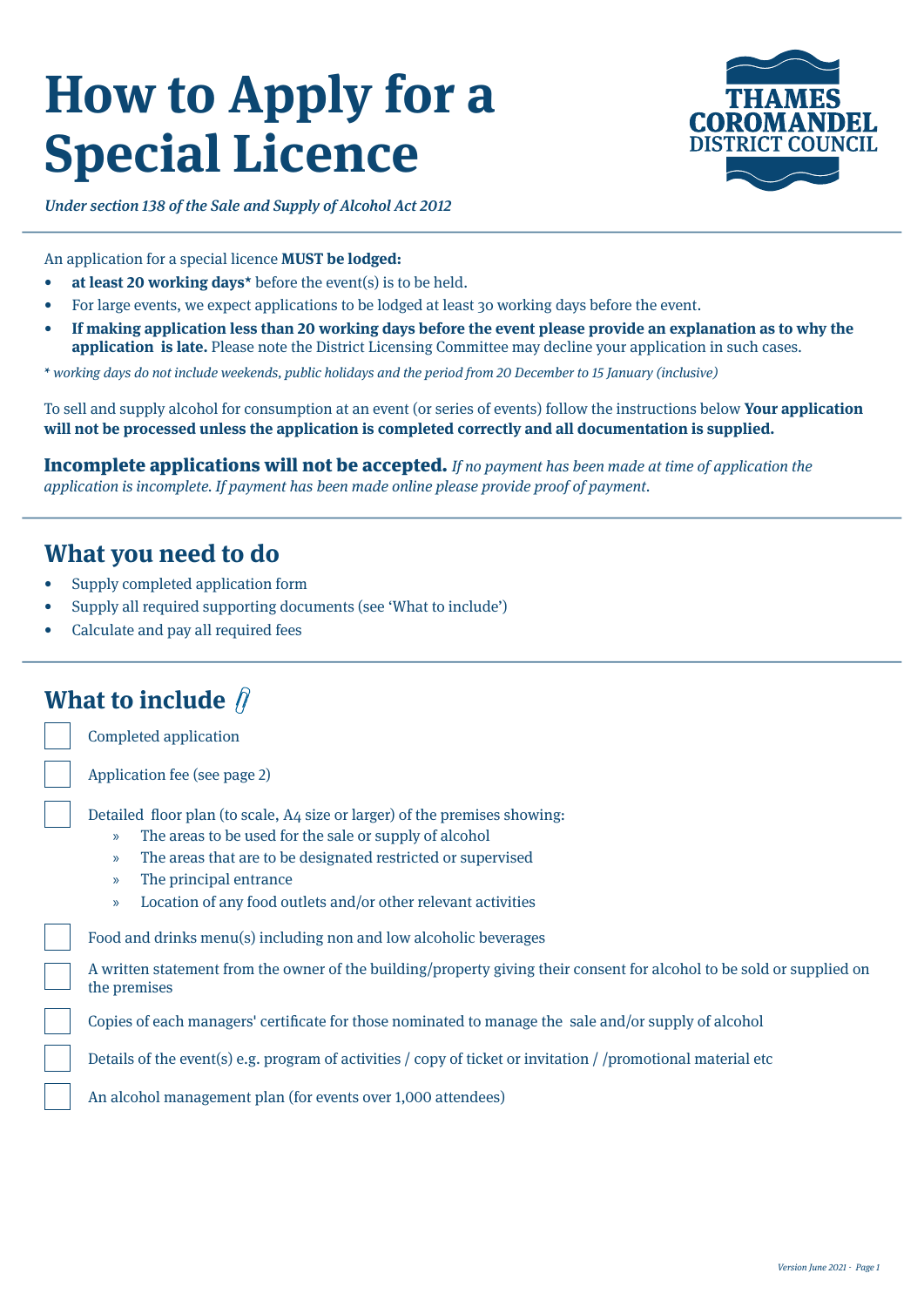# **Calculating the fee**

There are three different fees for special licenses. The fee depends on the number of events covered by the licence and the number of people **attending** the event(s) (not the number of people expected to consume alcohol). The fees are set by Regulation.

| <b>Licence Type</b> | <b>Application fee</b><br>(all fees include GST) | <b>Description</b>                                                                                                                                                                  |
|---------------------|--------------------------------------------------|-------------------------------------------------------------------------------------------------------------------------------------------------------------------------------------|
| Class 3             | \$63.25                                          | 1 or 2 events covered by the licence that are of a 'small size'                                                                                                                     |
| Class 2             | \$207.00                                         | 3 to 12 events covered by the licence that are of a 'small size', or 1 to 3 events that are of a<br>'medium size'                                                                   |
| Class <sub>1</sub>  | \$575,00                                         | All other special licences, including licences for events that are of a 'large size', 13 or more<br>events that are of 'small size', or 4 or more events that are of 'medium size'. |

## **Use the chart below to determine which fee applies to your application.**

Small event: where less than 100 people will attend the event.

Medium event: between 100-400 people will attend the event.

Large event: where more than 400 people will attend the event.

# **Payment options**

In person - You can pay by cash, eftpos or credit card at any of our service centres Thames, Whangamata, Whitianga and Coromandel

## Online at **www.tcdc.govt.nz/Your-Council/Payment-Options/**

| Office<br>  use only | <b>APPLICATION FEE (Including GST)</b><br>œ<br>- 42 | <b>RECEIPT NUMBER</b> | <b>RECEIPT AMOUNT</b><br>ND. | <b>PAYMENT</b><br><b>RECEIVED</b> | <b>CASHIER NAME</b> |
|----------------------|-----------------------------------------------------|-----------------------|------------------------------|-----------------------------------|---------------------|
|                      | <b>COMMENTS</b>                                     |                       |                              |                                   |                     |
|                      |                                                     |                       |                              |                                   |                     |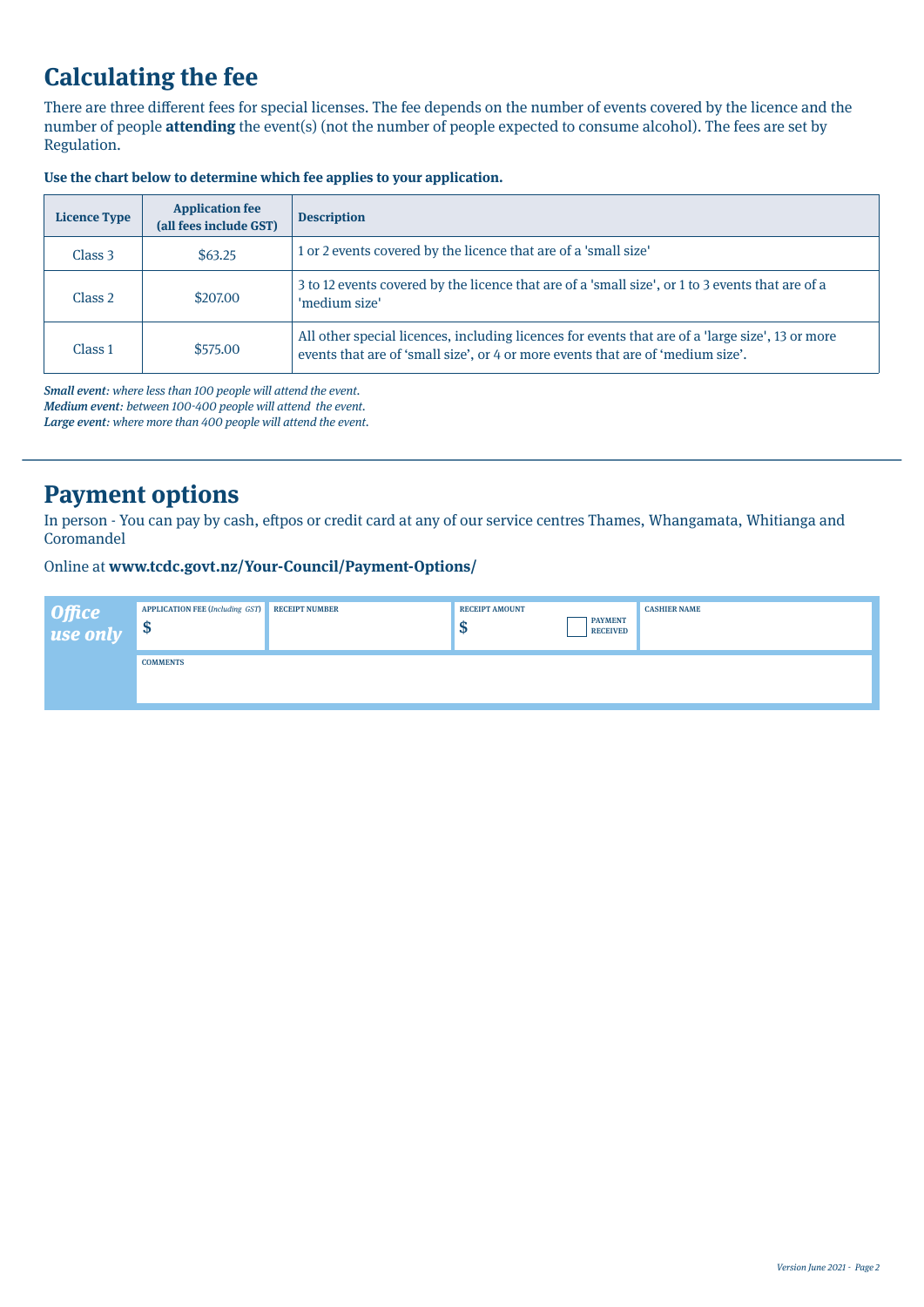# **Application for Special Licence**



Section 138 of the Sale and Supply of Alcohol Act 2012

To the Secretary District Licensing Committee, Thames Coromandel District Council, this application for a special licence is made in accordance with the particulars set out below.

| 1) | What type of licence is sought:                                                                                                                       |
|----|-------------------------------------------------------------------------------------------------------------------------------------------------------|
|    | On site - to sell and supply alcohol for consumption on site to people attending the event                                                            |
|    | Off site - to sell alcohol for consumption elsewhere, to people attending the event                                                                   |
| 2) | Could the event for which the licence is applied for have been reasonably forseen?<br><b>YES</b><br>N <sub>O</sub><br>(If no, describe circumstances) |
|    |                                                                                                                                                       |
|    |                                                                                                                                                       |
|    |                                                                                                                                                       |
| 3) | Status of applicant or club (tick appropriate box)                                                                                                    |
|    | <b>Natural</b><br>Partnership<br>Club<br>Company<br>Person                                                                                            |

# **Applicants details**

(advise what authority)

Other

| 4) | Applicants name (licensee)<br>(the licensee is the person or organisation that<br>receives the proceeds from alcohol sales) |                                      |
|----|-----------------------------------------------------------------------------------------------------------------------------|--------------------------------------|
|    | Applicant's date of birth<br>$\left $ (if an individual or partnership)                                                     | Postal address for service documents |
|    | Contact<br>name                                                                                                             |                                      |
|    | Phone<br>number                                                                                                             |                                      |
|    | Email<br>address                                                                                                            |                                      |

**5)** Do you have any Criminal Convictions? NO

YES

If YES, what was the nature of the offence, date of conviction and penalty suffered?

| Nature of the offence | Date of conviction | <b>Penalty Suffered</b> |
|-----------------------|--------------------|-------------------------|
|                       |                    |                         |
|                       |                    |                         |
|                       |                    |                         |
|                       |                    |                         |
|                       |                    |                         |
|                       |                    |                         |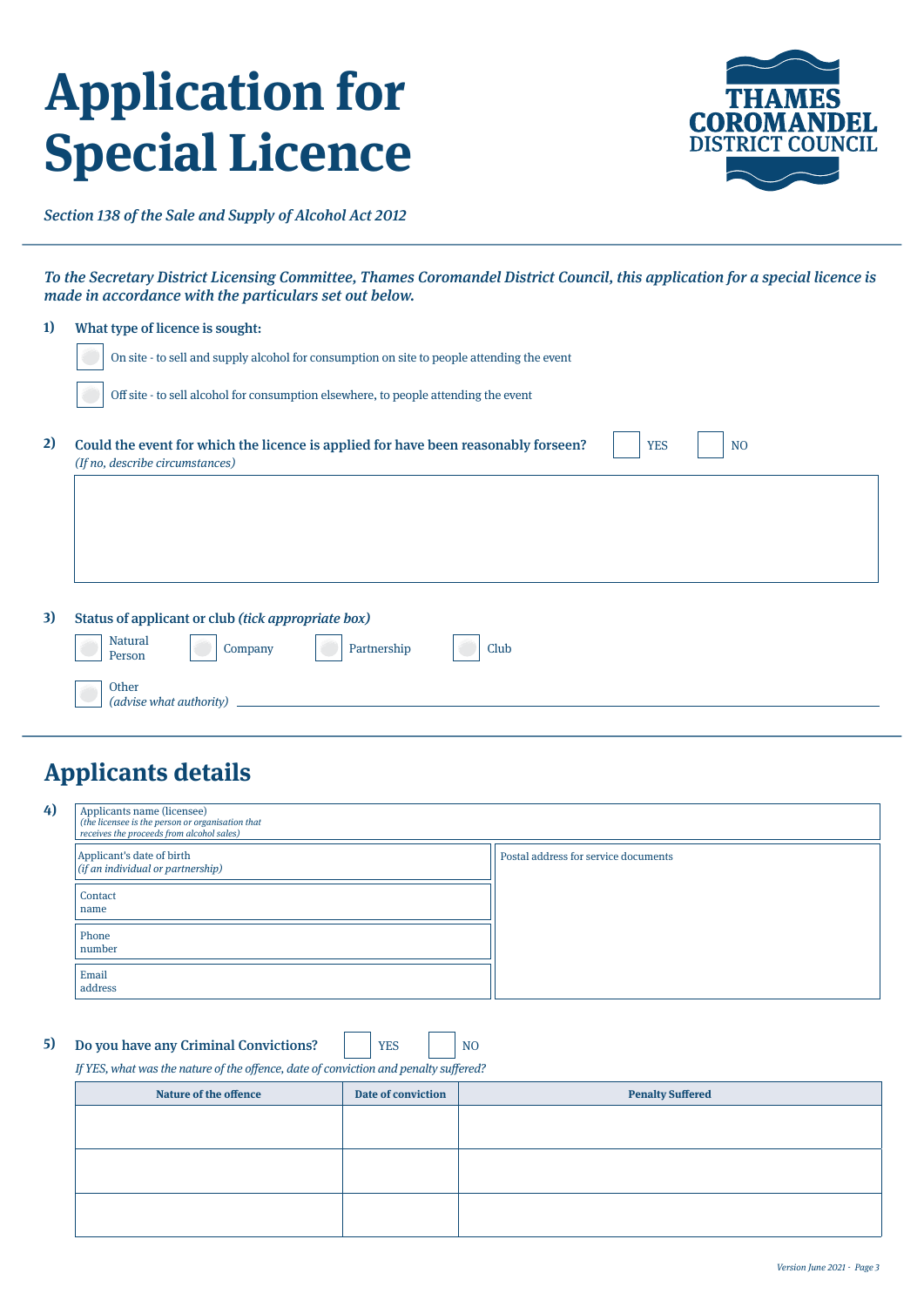# **Premises Details**

| 6)         | Is a licence held for the premises?                                                                                |  | <b>YES</b> |  | N <sub>O</sub>                          |          |
|------------|--------------------------------------------------------------------------------------------------------------------|--|------------|--|-----------------------------------------|----------|
|            | Licence<br>number                                                                                                  |  |            |  |                                         |          |
| 7)         | Address of premises where<br>event(s) are to be held                                                               |  |            |  |                                         | Postcode |
| 8)         | Proposed trading<br>name of the event                                                                              |  |            |  |                                         |          |
| 9)         | Does the applicant own the licensed premises?                                                                      |  | <b>YES</b> |  | NO (owners permission must be supplied) |          |
| <b>10)</b> | What part, if any, of the premises is intended to be designated (leave blank if entire premises are undesignated)? |  |            |  |                                         |          |
|            | <b>Restricted area</b><br>(no one under 18 allowed on site)                                                        |  |            |  |                                         |          |
|            | Supervised area<br>(minors allowed only with<br>parent or legal guardian) _                                        |  |            |  |                                         |          |
|            |                                                                                                                    |  |            |  |                                         |          |

# **Event Details**

## What is the principal purpose of the event? **11)**

| 12) | On which days and during which hours is alcohol intended to be sold?                                                      |
|-----|---------------------------------------------------------------------------------------------------------------------------|
|     | <b>MONDAY</b><br>(hours from) (to)<br>TUESDAY (hours from) (to)                                                           |
|     | WEDNESDAY (hours from) (to)<br>THURSDAY (hours from) (to)                                                                 |
|     | SATURDAY (hours from) (to)<br>$(hours from)$ $(to)$<br><b>FRIDAY</b>                                                      |
|     | $(hours from)$ $(to)$<br><b>SUNDAY</b>                                                                                    |
| 13) | Number of those attending<br>Number of those attending<br>under 18 years of age (approx)<br>over 18 years of age (approx) |
| 14) | Entry will be (tick appropriate boxes):<br>invited guests<br>open to the public<br>by ticket                              |
| 15) | Is there a website or social media page associated with this event?<br>YES (provide details below)<br>N <sub>O</sub>      |
|     | Website:                                                                                                                  |
|     | Facebook<br>page:                                                                                                         |
|     | Instagram:                                                                                                                |
|     | Other:                                                                                                                    |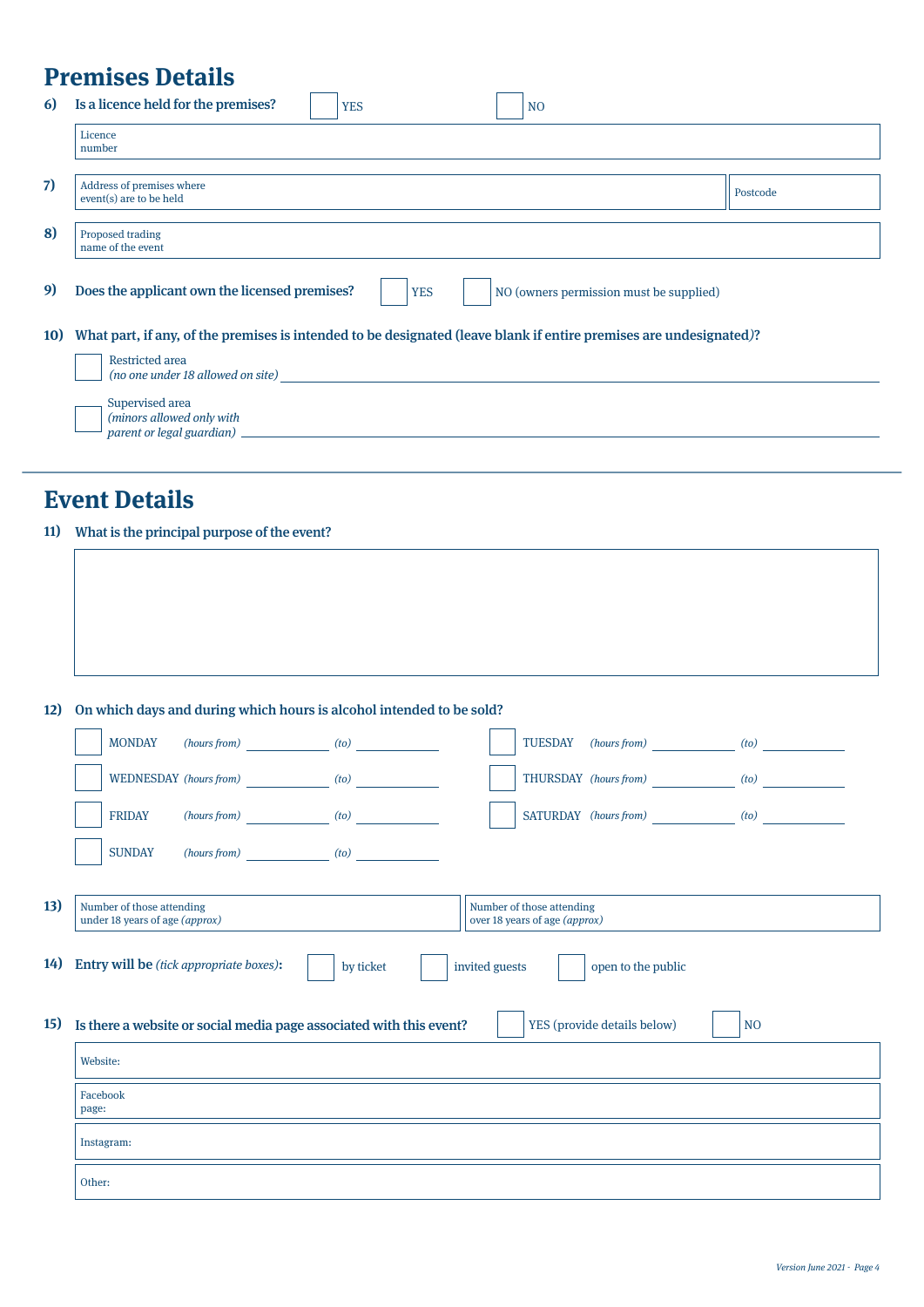| 16) Is the applicant intending to sell or supply any other goods apart from alcohol and food, or | <b>YES</b> | <b>NC</b> |
|--------------------------------------------------------------------------------------------------|------------|-----------|
| provide any services not directly related to the sale and supply of alcohol and food?            |            |           |
| If YES, what is the nature of those other goods or services?                                     |            |           |

What types of containers will alcohol be sold in (e.g. plastic glasses, paper cups, standard bar glasses, can, bottles)? **17)**

#### What range of alcohol products will be available? What is the alcohol percentage of each? **18)**

| <b>Beverage Type</b> | Alcohol percentage |
|----------------------|--------------------|
|                      |                    |
|                      |                    |
|                      |                    |
|                      |                    |
|                      |                    |
|                      |                    |
|                      |                    |
|                      |                    |
|                      |                    |
|                      |                    |
|                      |                    |
|                      |                    |

## What sort of security arrangements will be made (if using private security please provide a copy of security registration certificate)? **19)**

# **Training and Experience**

Managers details - For each manager or responsible person state full legal name, date of birth, address and managers certificate **20)** number.

| <b>Name</b> | <b>Address</b> | <b>DOB</b> | <b>Manager Certificate Details</b> |
|-------------|----------------|------------|------------------------------------|
|             |                |            |                                    |
|             |                |            |                                    |
|             |                |            |                                    |
|             |                |            |                                    |
|             |                |            |                                    |
|             |                |            |                                    |
|             |                |            |                                    |
|             |                |            |                                    |
|             |                |            |                                    |
|             |                |            |                                    |
|             |                |            |                                    |
|             |                |            |                                    |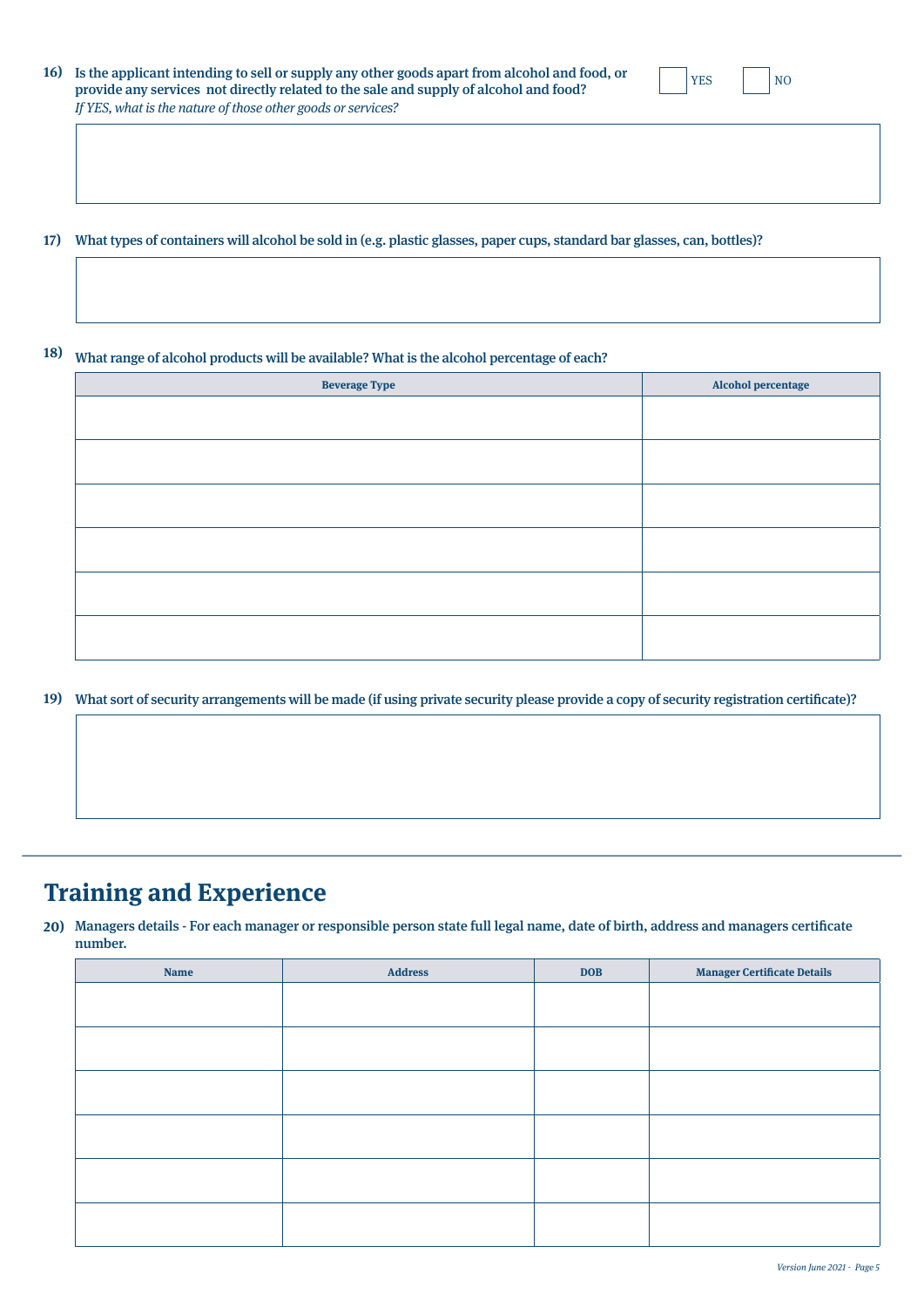### What relevant experience and training does the applicant have relative to alcohol service and compliance? **21)**

| <b>Date</b> | <b>Type of Experience/Training</b> |
|-------------|------------------------------------|
|             |                                    |
|             |                                    |
|             |                                    |
|             |                                    |
|             |                                    |
|             |                                    |
|             |                                    |

### How many bar staff and/or volunteers will be present to monitor and/or serve those attending the event(s)? **22)** What training / experience do they have running licensed events?

| Number of staff | <b>Type of Staff (eg. volunteer)</b> | <b>Type of Experience/Training</b> |
|-----------------|--------------------------------------|------------------------------------|
|                 |                                      |                                    |
|                 |                                      |                                    |
|                 |                                      |                                    |
|                 |                                      |                                    |
|                 |                                      |                                    |
|                 |                                      |                                    |

## Describe other systems (including training systems), and staff to be in place for compliance with the Act? **23)**

# **Steps to minimise harm from alcohol**

What provision does the applicant intend to make for the sale and/or supply of: **24)**

(a) Food (please provide details and attach a copy of any menus)

(b) Non-alcoholic and low alcoholic (2.5% or less) drinks (provide details)

## Describe to what extent, and where, potable drinking water is to be made available to patrons: **25)**